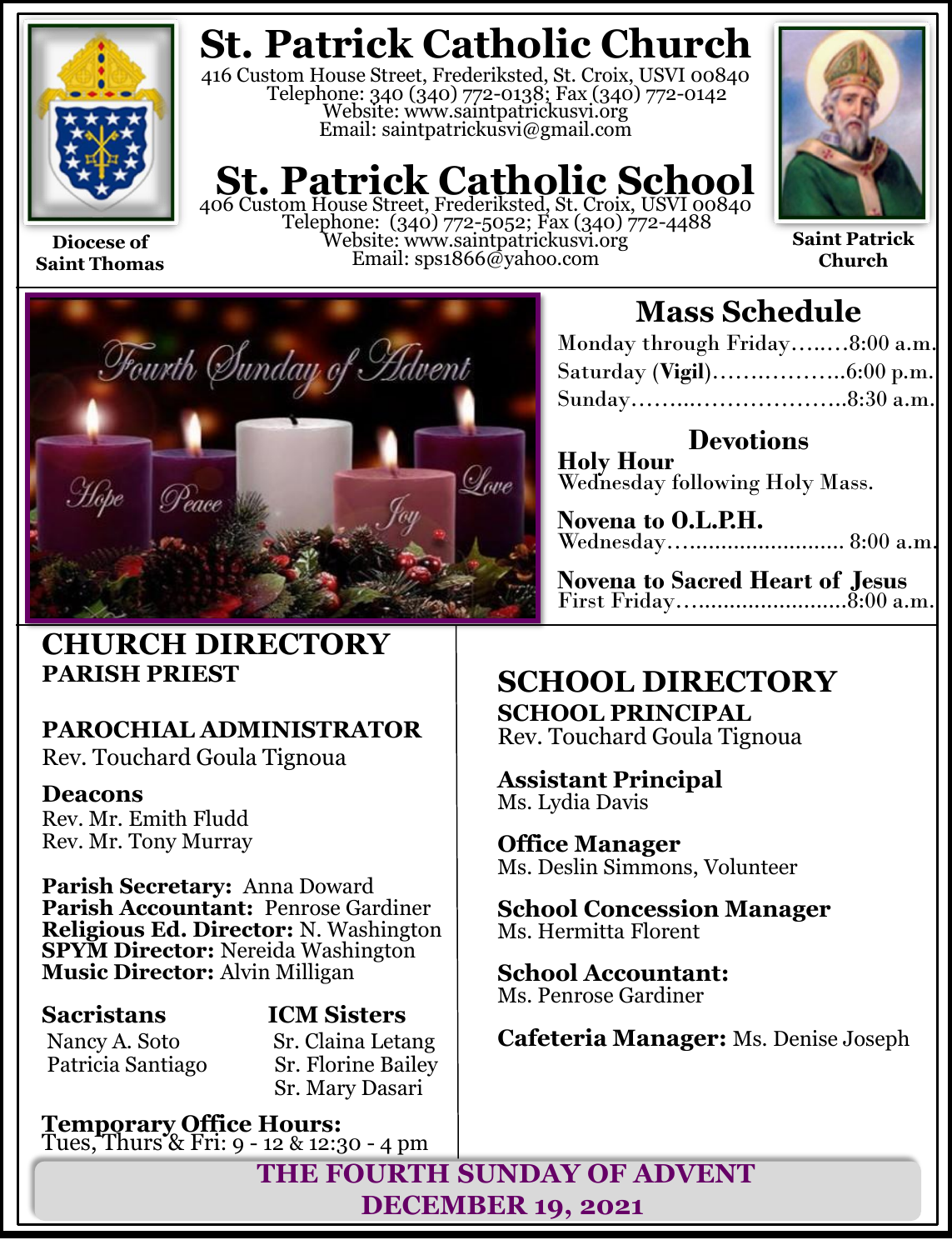## **THE FOURTH SUNDAY OF ADVENT DECEMBER 19, 2021**

## **MASS INTENTIONS**

| where hyperically                                                                           | <b>OF THE WEEK</b>                                            |                          |
|---------------------------------------------------------------------------------------------|---------------------------------------------------------------|--------------------------|
| <b>SATURDAY, December 18</b>                                                                |                                                               |                          |
| 6:00 PM. - Fr Touchard Goula Tignoua, Birthday Blessings, Rb                                | <b>SUNDAY:</b>                                                | Mi 5:1-4                 |
| the Parishioners                                                                            |                                                               | Heb 10:5-10              |
| <b>SUNDAY, December 19</b>                                                                  |                                                               | Lk 1:39-45               |
| 8:30 AM. - Kyla J. Miles, Birthday blessings & Good Health, Rb<br>Vilma C. Johnson          | <b>MONDAY:</b>                                                | Is 7:10-14               |
| -David & Karen Bruce, Wedding Anniversary, Rb Family                                        |                                                               | Lk 1:26-38               |
| MONDAY, December 20                                                                         | <b>TUESDAY:</b>                                               | Sg 2:8-14 or Zep 3:14-18 |
| 8:00 AM. + Clement & Almedia Doward, Repose of Soul, Rb<br>Anna Doward                      | <b>Saint Peter Canisius, Priest</b><br>& Doctor of the Church | Lk 1:39-45               |
| TUESDAY, December 21                                                                        | <b>WEDNESDAY:</b>                                             | 1Sm 1:24-28              |
| 8:00 AM. - Harold E Brown, III, Birthday Blessings, Rb<br>Grandmother                       |                                                               | Lk 1:46-56               |
| <b>WEDNESDAY, December 22</b>                                                               |                                                               |                          |
| 8:00 AM. + Augustin Doward, Repose of Soul, Rb Anna Doward                                  | <b>THURSDAY</b>                                               | Mal 3:1-4,23-24          |
| THURSDAY, December 23<br>8:00 AM. + Oscar Henry, Repose of Soul, Rb Duval family            | <b>Saint John of Kanty, Priest</b>                            | Lk 1:57-66               |
|                                                                                             | <b>FRIDAY</b>                                                 | Is 9: 1-6 . Ti 2:11-14   |
| FRIDAY, December 24, CHRISTMAS EVE<br>10:30 PM - For Parishioners, Good Health & Protection | <b>Chirstmas Eve</b>                                          | Lk 2:1-14                |
| SATURDAY, December 25, CHRISTMAS DAY                                                        | SATURDAY:                                                     | Is 52:7-10               |
| 8:30 AM - For Parishioners, Good Health & Protection                                        | <b>Christmas Day</b>                                          | Heb 1:1-6                |
|                                                                                             | The Nativity of the Lord                                      | Jn 1:1-18 or 1:1-5,9-14  |

## *PRAY FOR THE SICK & SHUT-INS*

*Please pray that they may find comfort and healing in Christ.*

Steve Alexander, Olivia Anger, Nicholas Andrew, Marilyn Bailey, Eric Belcher, George Bondieumaitre, Debra Bruce, Virginia Burke, Fred Calvillo, William Carino, Ninon Gussman Carr, Norma Carillo, Paulette Christopher, Victorino Cruz, Matthew Donelley, Anna D'Souza, Norma Dyer, Harold Fisher, Sr. Kimberly Fludd, Johnetta Goodloe, Sarah Gordon, Dr. Amy Hardin, Enis Hilaire, Urla Isaac, Lidia Jiminez, Eleanor Johnson, Alma John, Ann Joseph, Electra Joseph, Edwin Josiah, Jeannie Krigger, T'Agho Lopez, Chamarla Louis, Felina Artigo, Gwendolyn Lucas, Kathleen Smith-Maccow, Marla Matthew, Carlos Matus, Luz Melendez, Beverly Nesbitt, Bevon Nicholas, Marilyn Nicks, Ann Parris, Fr. Simon Peter, Geralda Pickering, Michelle Gibbs Riviere, Carmen Russell, Henrietta Sandy, Jose Manuel Santana, Martha Lena St. Juste, Eric Thomas, Juan Valentin, Vincent Urgent, Inez Walker, Deacon Oliver Washington, Ann Weikel, Inez Williams, Simeon Williams, Curtis Williams, Joseph Wilson, Ingerborg McIntosh, William Lang, Anita Pulpul, Kemit Lewis, Noel Lercana, Bertille Samuel, Lewis Eugene, Vilma C. Johnson, Fanny Andrews Clarke, Kesha Tatum.

*(Please call the Church Office to add or remove names to/from this list Church)*

## **MASS ATTENDANCE – DECEMBER 11th & 12th**

**Saturday** 6:00pm Holy Mass 33 **Sunday** 8:30am Holy Mass 93 Total 126

### **Preserve the Past Campaign in Progress**

Our Church restoration project is in progress and your contribution is still welcome. Please call the church office or contact a minister of hospitality for the contribution envelope.

### **SECOND COLLECTION FOR THE MONTH OF DECEMBER**

**SCRIPTURE READINGS** 

| School SupportDec 04-05              |  |
|--------------------------------------|--|
| Christmas Flowers  Dec.04-05         |  |
| Retirement Fund Religious Dec. 11-12 |  |
| Maintenance Fund Dec. 18-19          |  |
| Capital ImprovementsDec. 18-19       |  |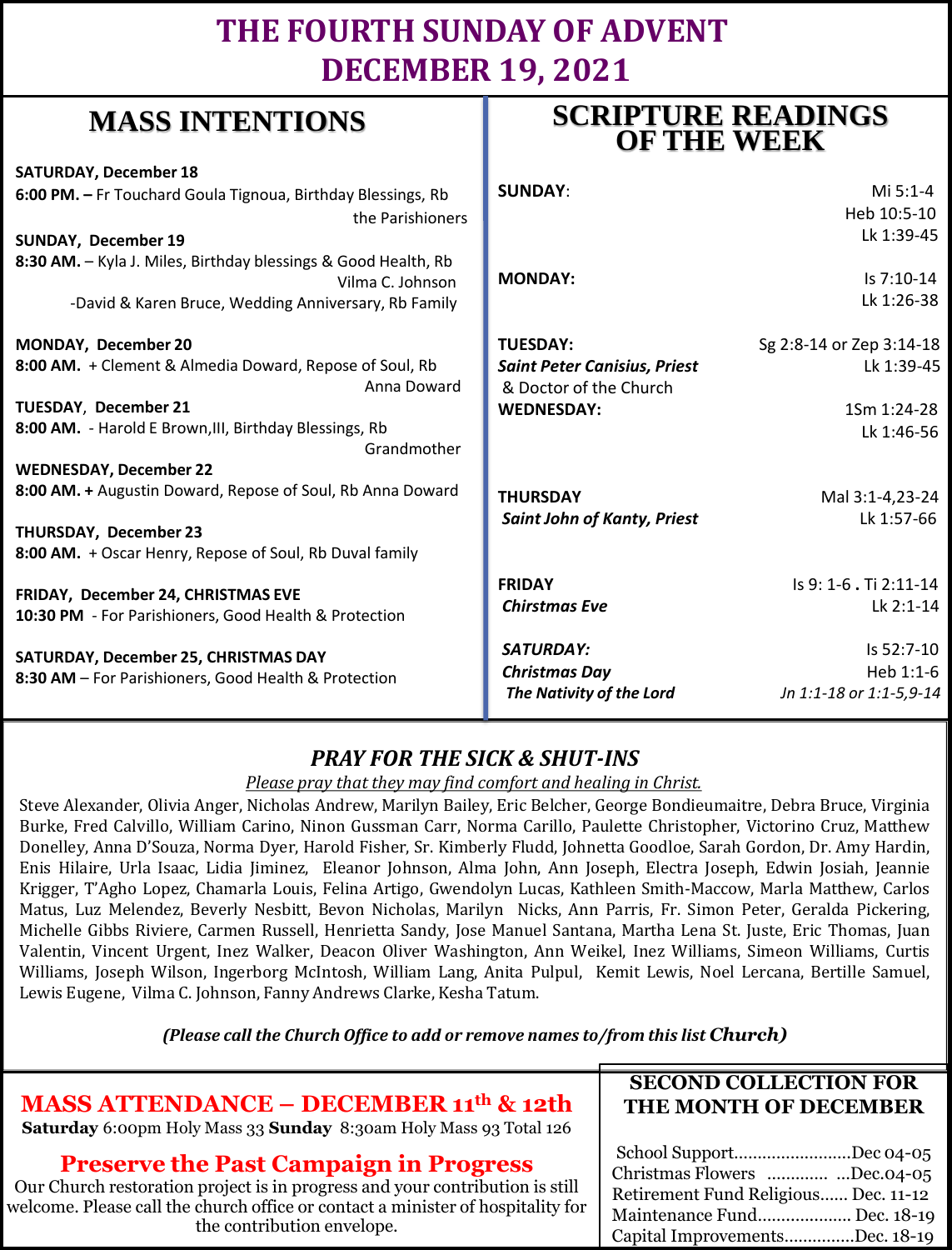# Announcements



#### **Seven Days Sanctuary Lamp Devotion**

The Sanctuary Lamp which burns in the Sanctuary of our church, the reminder of the Lord's Presence in the Most Holy Eucharist, will burn from December 19 to December 25, For Ann E. Abramson, In Loving Memory, requested by the Family

#### **Christmas Raffle Drawing**

Have you turn in your Ticket Stubs & Money? We are a few days away from our Christmas Raffle Drawing. Will you be among the Lucky Winners on Christmas Day? It is of utmost importance that you turn in sold Ticket Stubs & Money after this weekend Holy Masses or this week in the church or school office.

#### WELCOME TO ST. PATRICK PARISH

A hearty Welcome to Seminarian, Rev. Brother Ronan Sarmiento who will be with us here in our Parish during the Christmas Season. We are very happy and pleased to have you with us, and we pray that your time here with us will be joyous, fruitful and rewarding. May God bless you.

### **Christmas Season & New Year's Holy Mass Schedule 12/24/21 Christmas Eve –The Nativity of the Lord 10: 00 PM Carols 10:30 PM: Midnight Holy Mass**

**12/25/21 Christmas Day-The Nativity of the Lord 8:30 AM: Holy Mass Christmas Raffle Drawing**

**12/26/21 The Holy Family of Jesus, Mary, and Joseph 8:30 AM: Holy Mass**

**12/31/21 New Year's Eve 9:30 to 10:30 PM: Holy Hour**

**10:30 PM: Midnight Holy Mass 1/01/22 New Year's Day-World Day of Prayer & Peace Solemnity of Mary the Holy Mother of God**

**8:30 AM: Holy Mass.**

### **2022 Offertory Envelopes**

The 2022 Offertory Envelopes are ready to be picked up at the rear of the church.

# **Sacrament of Baptism** Parish Information

Fourth Sunday of each month. Please register your children at the Church Office. Present a copy of the child(ren) birth certificate(s). Classes for parents & godparents are on the 1st, 2<sup>nd</sup> and 3<sup>rd</sup> Tuesday from 6:00 p.m. until 7:00 p.m. each month.

### **Sacrament of Marriage**

Please make arrangements with parish priest 6 months before your wedding.

### **Confraternity of Christian Doctrine (CCD) Classes**

Classes are held every Sunday during the school year and begin with attendance and instruction in the classroom following 8:30 a.m. Holy Mass.

### **Rite of Christian Initiation of Adults (RCIA) Classes**

RCIA is the journey of faith by which interested persons become members of the Roman Catholic Church. The program instructs adults to enter into full communion with the Catholic Church through Baptism and/or Confirmation and Holy Communion. To register, please call the church office at (340) 772-0138.

### **Sacrament of Penance**

Confession is the sacrament that allows us to admit our faults and develop humility, but the most profound part is we get to experience Christ's gift of mercy.

Weekdays……………….…………….... 15 min. before Holy Mass Weekends………………………………. 30 min. before Holy Mass

### **Funerals**

All funeral services begin at 10:30 a.m. Viewings at 9:30 am. No funerals are held on weekends. Arrangements must be made with the Church before funeral arrangements with the funeral home.

### **Sacrament of the Anointing of the Sick**

Please call the rectory at (340) 772-0138 whenever a family member or friend is seriously ill or hospitalized.

#### **Parish Registration**

Parishioners who are 18 years and older are invited to register at the Church Office as well as become active and contributing members. We would like to maintain an upto-date listing of all St. Patrick parishioners. Registration also helps in providing quick services for the request and proof of miscellaneous church letters for individuals, Baptism, Confirmation, etc.

**Bulletin announcements must be submitted to the Church Office by Wednesday at noon**